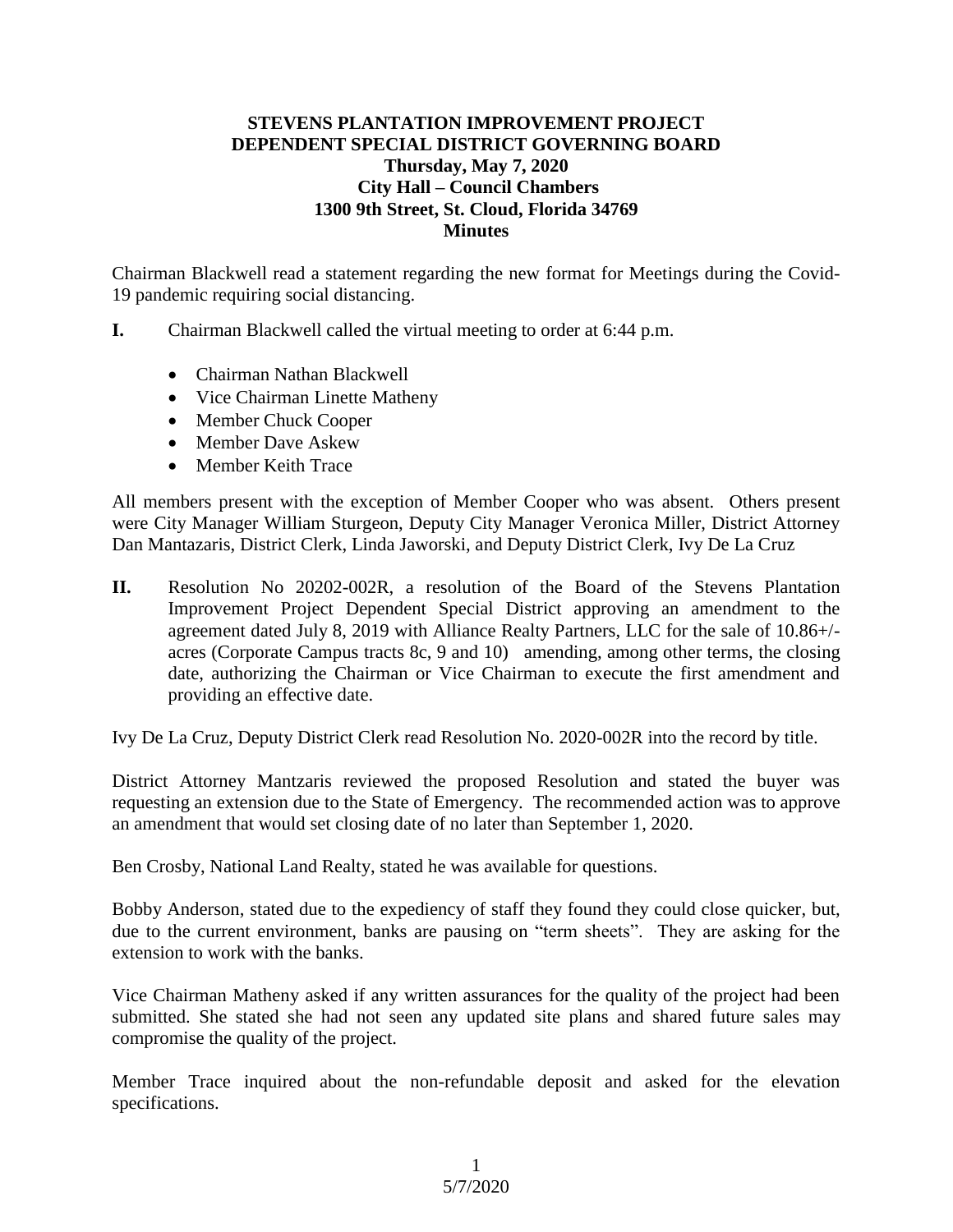Chairman Blackwell called for public comment with no response from the audience.

Member Trace made a motion to approve Resolution No. 2020-002R. Member Askew seconded the motion. After roll call by District Clerk, Linda Jarworski, motion carried. (Vote 3-1) Vice Chairman Matheny voted nay and Member Cooper was absent.

**III.** Resolution No. 2020-003R, a resolution of the Board of the Stevens Plantation Improvement Project Dependent Special District approving an amendment to the agreement dated March 12, 2020 with Avex Homes, LLC for the sale of 142+/- acres (Stevens North Property) amending and extending the inspection period, authorizing the Chairman or Vice Chairman to execute the first amendment and providing an effective date.

Ivy De La Cruz, Deputy District Clerk, read Resolution No. 2020-003R into the record by title.

District Attorney Mantzaris reviewed the proposed Resolution. He stated they were requesting an extension due to the financial market and asking to extend inspection date to August 12, 2020 and closing within 30 days after.

**Eric Marks,** Avex Homes, LLC stated he was available for questions.

Chairman Blackwell called for public comment with no response from the audience.

Member Trace made a motion to approve Resolution No. 2020-003R. Member Askew seconded the motion. After roll call by District Clerk, Linda Jarworski, motion carried. (Vote 4-0) Member Cooper was absent.

**IV.** Resolution No. 2020-004R, a resolution of the Board of the Stevens Plantation Improvement Project Dependent Special District approving and accepting an agreement to sell Tract 8A Stevens Plantation Corporate Campus (approximately 3.31 acres) of real property to D32 Invest, LLC for six hundred twelve thousand three hundred and fifty dollars (\$612,350) and authorizing the Chairman, or in his absence the Vice Chairman, to execute the agreement and all documents necessary to complete the sale.

Ivy De La Cruz, Deputy District Clerk, read Resolution No. 2020-004R into the record by title.

District Attorney Mantzaris reviewed the proposed Resolution.

Veronica Malolos, NAI Realvest, stated D32 Invest, LLC, agreed to most of the initial terms negotiated in the LOI and have offered a full cash closing.

Vice Chairman Matheny shared concerns over the density and traffic in that area.

Ms Malolos stated that the PUD had been amended and that traffic concerns could be addressed at a later time.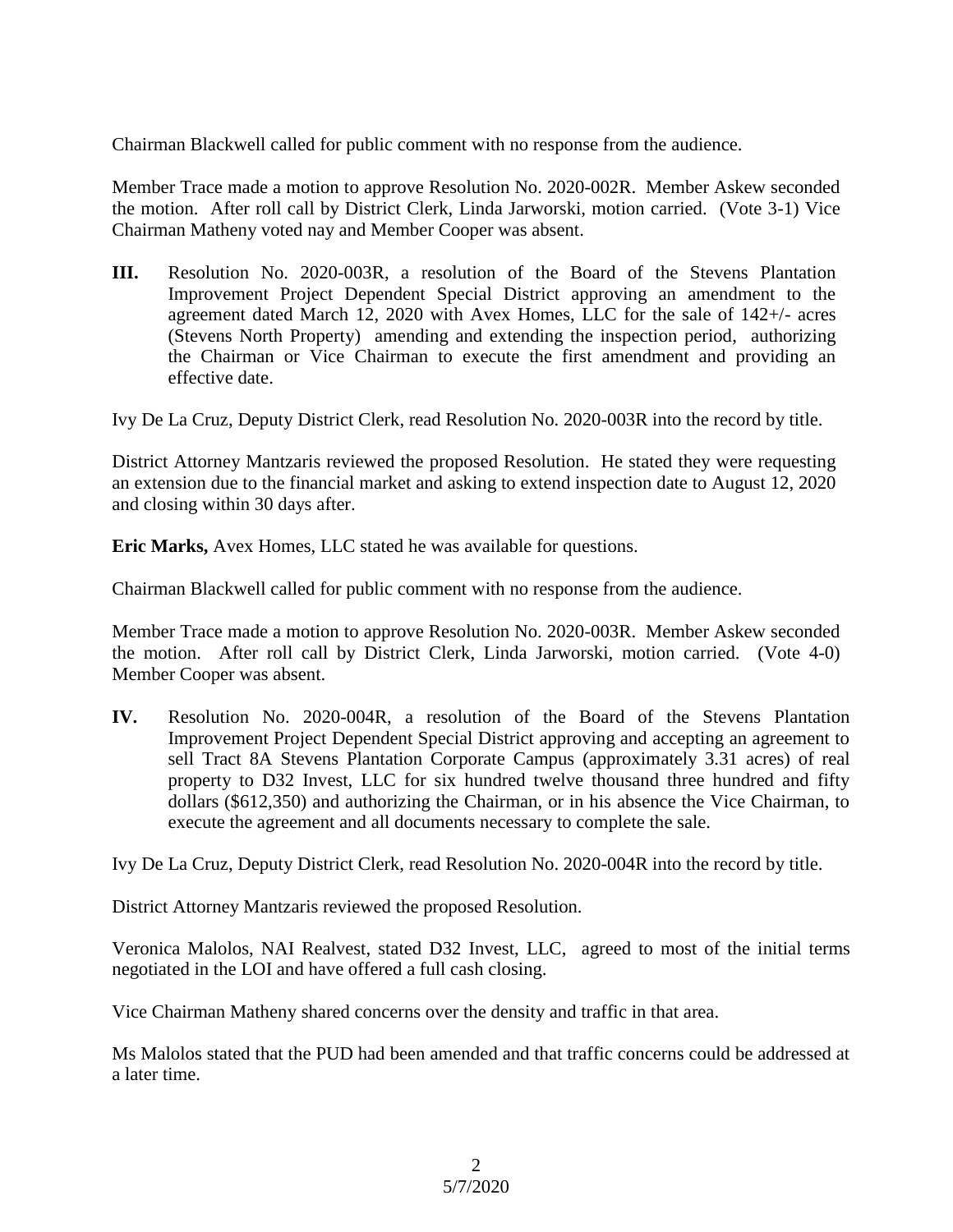Andre Anderson, Community Development Director, reviewed the amendments to the PUD.

Ms. Malolos stated that at this time the property was being purchased primarily as an investment.

Discussion followed regarding changing entitlements to the property.

Ben Crosby, National Land Realty, commented that the property was an investment only at this time and any future development would go through Community Development.

Member Trace shared concerns about the 180 days and would like to table this item for further discussion on the entitlements.

Chairman Blackwell called for public comment with no response from the audience.

Vice Chairman Matheny made a motion to continue Resolution No. 2020-004R until the next DSD Meeting. Member Trace seconded the motion. After roll call by District Clerk, Linda Jarworski, motion carried. (Vote 4-0) Member Cooper was absent.

**V.** Resolution No. 2020-005R, a resolution of the Board of the Stevens Plantation Improvement Project Dependent Special District approving and accepting a non-binding letter of intent to sell lot 1 of the Nolte Road Commercial Park of Stevens Plantation (approximately 1.8 acres) of real property to Hutton Street 17, LLC for eight hundred thousand dollars (\$800,000) and authorizing the Chairman, or in his absence, the Vice Chairman to execute the letter of intent, the purchase and sale agreement consistent therewith and all documents necessary to complete the sale.

Ivy De La Cruz, Deputy District Clerk, read Resolution No. 2020-005R into the record by title.

District Attorney Mantzaris reviewed the proposed Resolution. He stated this was not an offer on the property with a Letter of Intent for a carwash.

Veronica Malolos, NRI Realvest, reviewed the company and the style of building for the carwash. She also reported that post Covid-19, retail, office and housing development would be affected.

Mr. Cosby stated discussions with nationally known economists felt that 40-50% of small businesses retail and offices may not survive.

Andre Anderson, Community Development Director assured the Members that additional buffering and screening would be provided.

After much discussion, the decision was to move forward and ask that buyer adhere to the directions from the Members.

**VI.** Discussion regarding the Compton Builders.